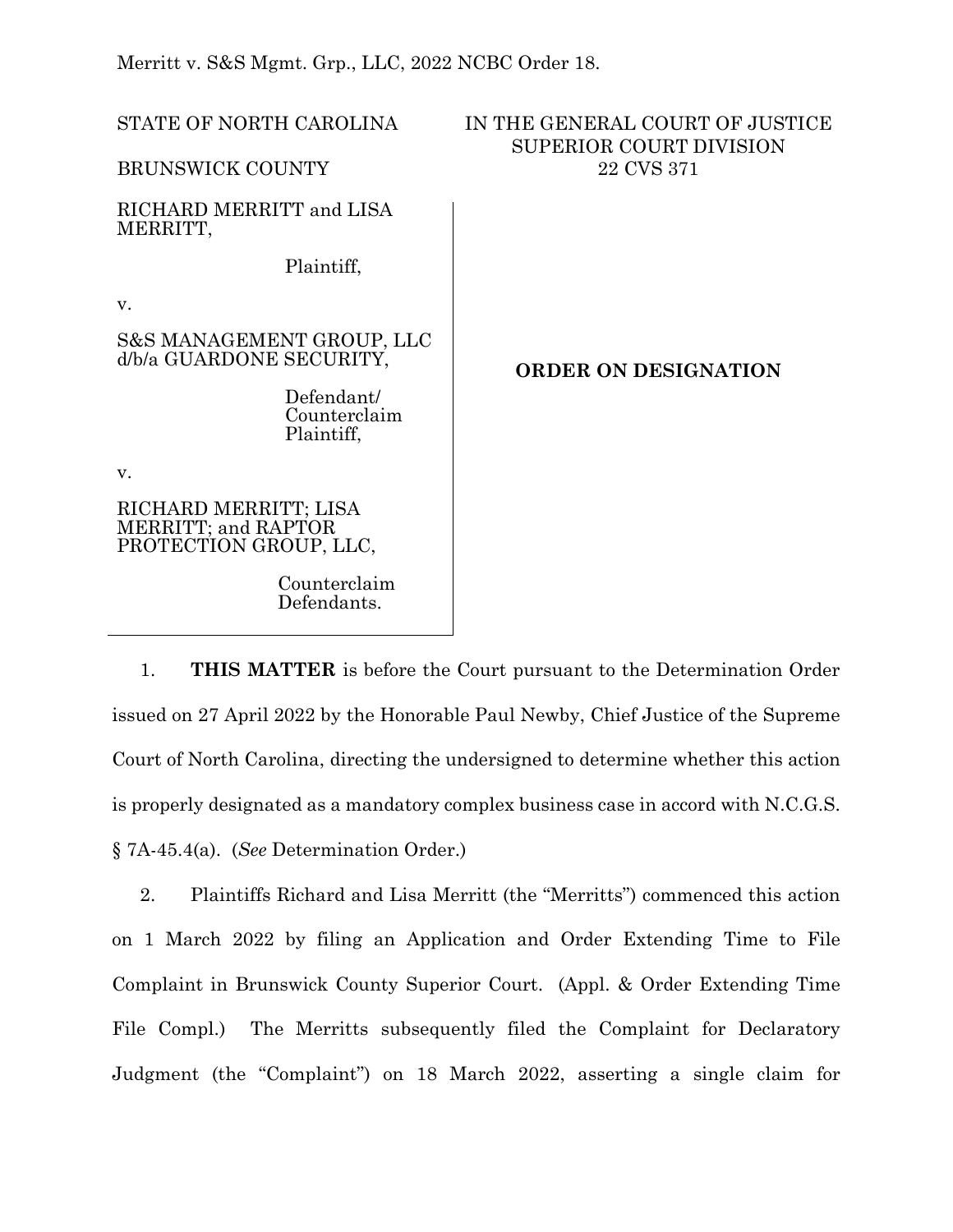declaratory judgment against Defendant S&S Management Group, LLC d/b/a GuardOne Security ("GuardOne"). (*See* Compl. Declaratory J. ¶¶ 17–32 [hereinafter "Compl."].) GuardOne was served on 25 March 2022. (*See* Aff. Service Civil Summons & Compl.)

3. On 26 April 2022, GuardOne filed[1](#page-1-0) its Counterclaims, asserting counterclaims for breach of fiduciary duty, breach of employment agreements, misappropriation of trade secrets, conversion, violations of North Carolina's Unfair and Deceptive Trade Practices Act, and injunctive relief against the Merritts. (*See* Countercls.  $\P$  3[2](#page-1-1)–65.) The next day, GuardOne filed<sup>2</sup> a NOD, contending that designation as a mandatory business case is proper under N.C.G.S. § 7A-45.4(a)(8).[3](#page-1-2) (*See* NOD 1–2.)

<span id="page-1-0"></span><sup>1</sup> Rule 5 of the North Carolina Rules of Civil Procedure expressly provides that: "The filing of *pleadings* and other papers with the court as required by these rules shall be made by filing them with the clerk of court ...." N.C. R. Civ. P.  $5(e)(1)$  (emphasis added). Although the date preceding the signature block on GuardOne's Answer to Plaintiffs' Complaint, Counterclaim, Motion to Join Raptor Protection Group, LLC as a Counterclaim Defendant, Motion for Temporary Restraining Order and Preliminary Injunction, and Motion for Expedited Discovery (the "Counterclaims") is 25 April 2022, the Counterclaims were not "filed" until 26 April 2022, as evidenced by the file stamp from the Brunswick County Clerk of Superior Court that appears on the first page of the document. (*See* Def.'s Answer Pls.' Compl., Def.'s Countercl., Def.'s Mot. Join Raptor Prot. Grp., LLC as Countercl. Def., Mot. TRO & Prelim. Inj., & Mot. Expedited Disc. 1 [hereinafter "Countercls."].)

<span id="page-1-1"></span><sup>2</sup> Here again, although the date preceding the signature block on GuardOne's Notice of Designation as a Mandatory Complex Business Case (the "NOD") is 25 April 2022, the NOD was not "filed" until 27 April 2022, as evidenced by the file stamp from the Brunswick County Clerk of Superior Court that appears on the first page of the document. (*See* Notice Designation Mandatory Complex Bus. Case 1 [hereinafter "NOD"].)

<span id="page-1-2"></span><sup>&</sup>lt;sup>3</sup> Although the NOD appears to seek designation pursuant to section 7A-45.4(a)(6), which is a repealed portion of the statute, it appears clear that GuardOne intends designation under 7A-45.4(a)(8), the section permitting mandatory complex business case designation for disputes involving trade secrets. (*Compare* NOD 2, *with* N.C.G.S. § 7A-45.4(a).)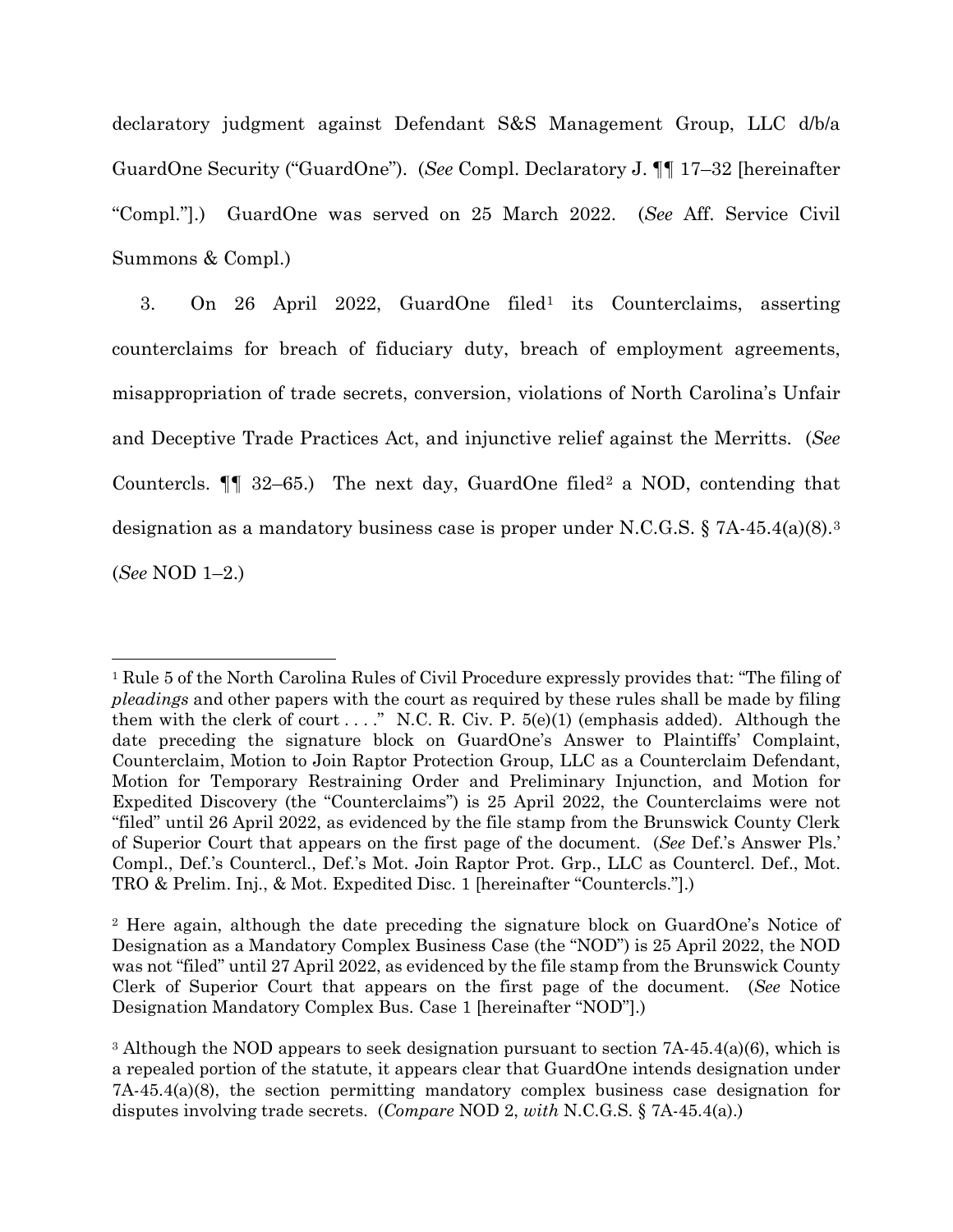4. "For a case to be certified as a mandatory complex business case, the pleading upon which designation is based must raise a material issue that falls within one of the categories specified in section 7A-45.4." *Composite Fabrics of Am., LLC v. Edge Structural Composites, Inc.*, 2016 NCBC LEXIS 11, at \*25 (N.C. Super. Ct. Feb. 5, 2016). According to the NOD, the basis for designation is GuardOne's "counterclaim for misappropriation of trade secrets against Plaintiffs and Plaintiffs' new employer, Raptor Protection Group, LLC ('Raptor'). Plaintiffs' misappropriation, with the assistance of Raptor, breaches their employment agreement with GuardOne and violates the North Carolina Trade Secrets Protection Act, N.C. Gen. Stat. § 66- 12 *et seq*." (NOD 3–4.)

5. This Court has previously determined that counterclaims may serve as a basis for mandatory complex business case designation. *See Composite Fabrics of Am., LLC*, 2016 NCBC LEXIS 11, at \*9. "In the instance where a counterclaim is the basis for designation, for purposes of applying section 7A-45.4, the counterclaimant would be the 'plaintiff[.]' " *Id.* at \*7–8. On this basis, the NOD must be filed contemporaneously with the counterclaim to be timely. *See* N.C.G.S. § 7A-45.4(d)(1); *Prod. Recovery Mgmt., Inc. v. D.D. Williamson & Co.*, 2018 NCBC LEXIS 248, at \*2 (N.C. Super. Ct. Dec. 21, 2018) ("[W]here a counterclaim is the first pleading to raise a material issue that falls within a category that qualifies for mandatory designation under section  $7A-45.4(a)$ ... the statutory time requirements for seeking designation are measured by the [counterclaim].") (quoting *id.* at \*9). Here, the NOD was filed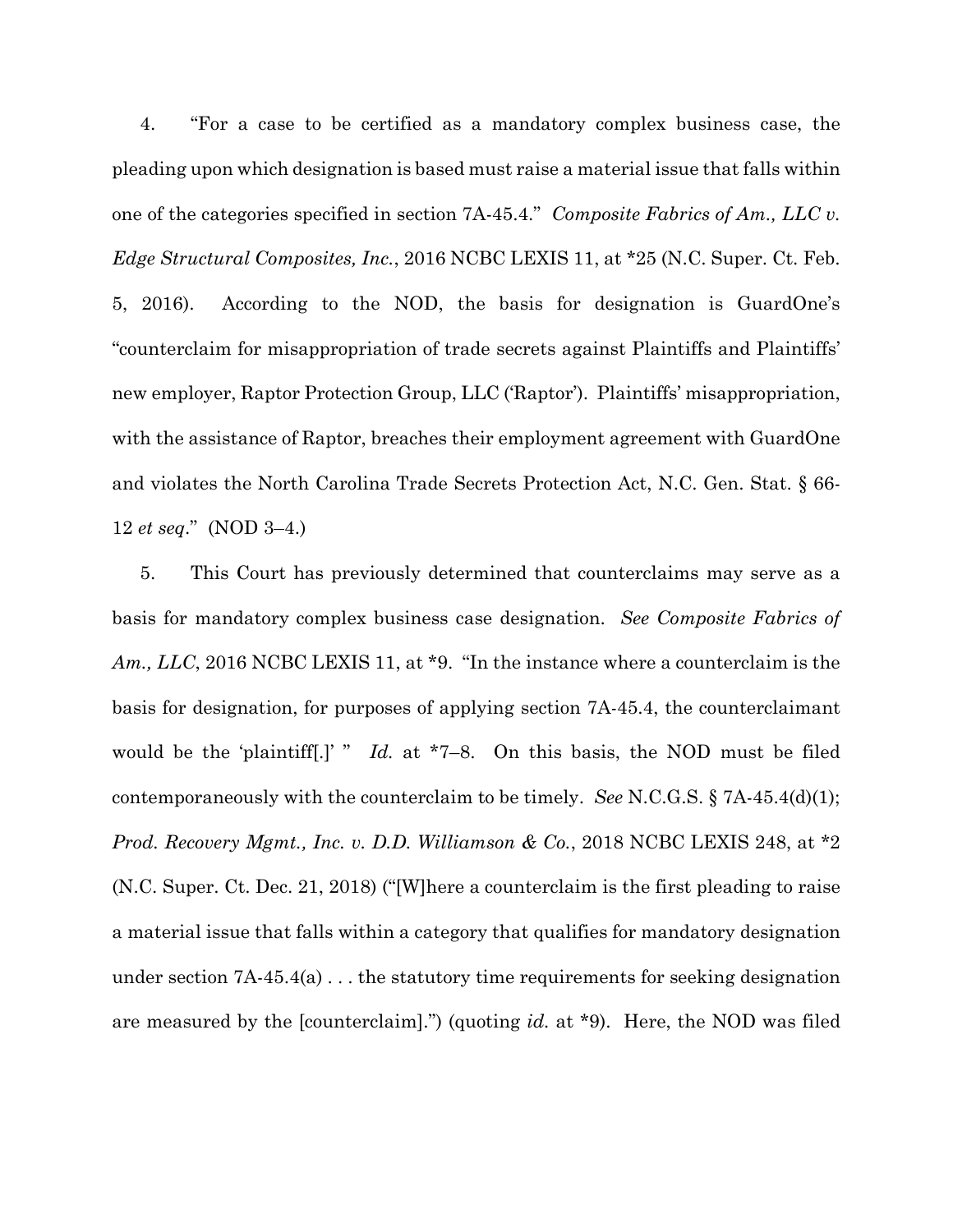the day after the Counterclaims and is therefore untimely. (*See* Countercls. 1; NOD 1.)

6. But even if GuardOne had filed the NOD contemporaneously with its Counterclaims, the NOD would nevertheless have been untimely. When designation is based on a counterclaim, the Court must also determine whether the counterclaim states a basis for designation that the complaint does not. *See Performance Rehab Assocs., P.C. v. Wolverine Est. Ltd. Fam. Tr. XIV, LLC*, 2022 NCBC LEXIS 4, at \*4 (N.C. Super. Ct. Jan. 21, 2022).

7. As alleged in the Complaint, the Merritts each entered into an employment agreement with GuardOne in October 2018. (*See* Compl. ¶ 7.) The Merritts allege that, after they resigned their positions in late 2021/early 2022, GuardOne sent them a cease-and-desist letter, accusing the Merritts of breaching the non-competition and non-solicitation clauses of their respective employment agreements and demanding that the Merritts "refrain from using Defendant's confidential information and trade secrets while engaging third parties." (Compl.  $\P\P$  14–15.) The Merritts filed this lawsuit in response, seeking declaratory relief regarding the rights and obligations of the parties with respect to these issues under the employment agreements, specifically requesting a declaration that "Plaintiffs took no trade secrets of Defendant." (Compl. ¶ 32; *see also* ¶¶ 17–31.)

8. The Counterclaims are based on the same conduct as that described in the Complaint. GuardOne alleges that the Merritts breached their employment agreements by failing to keep confidential the "pay rates to guards for particular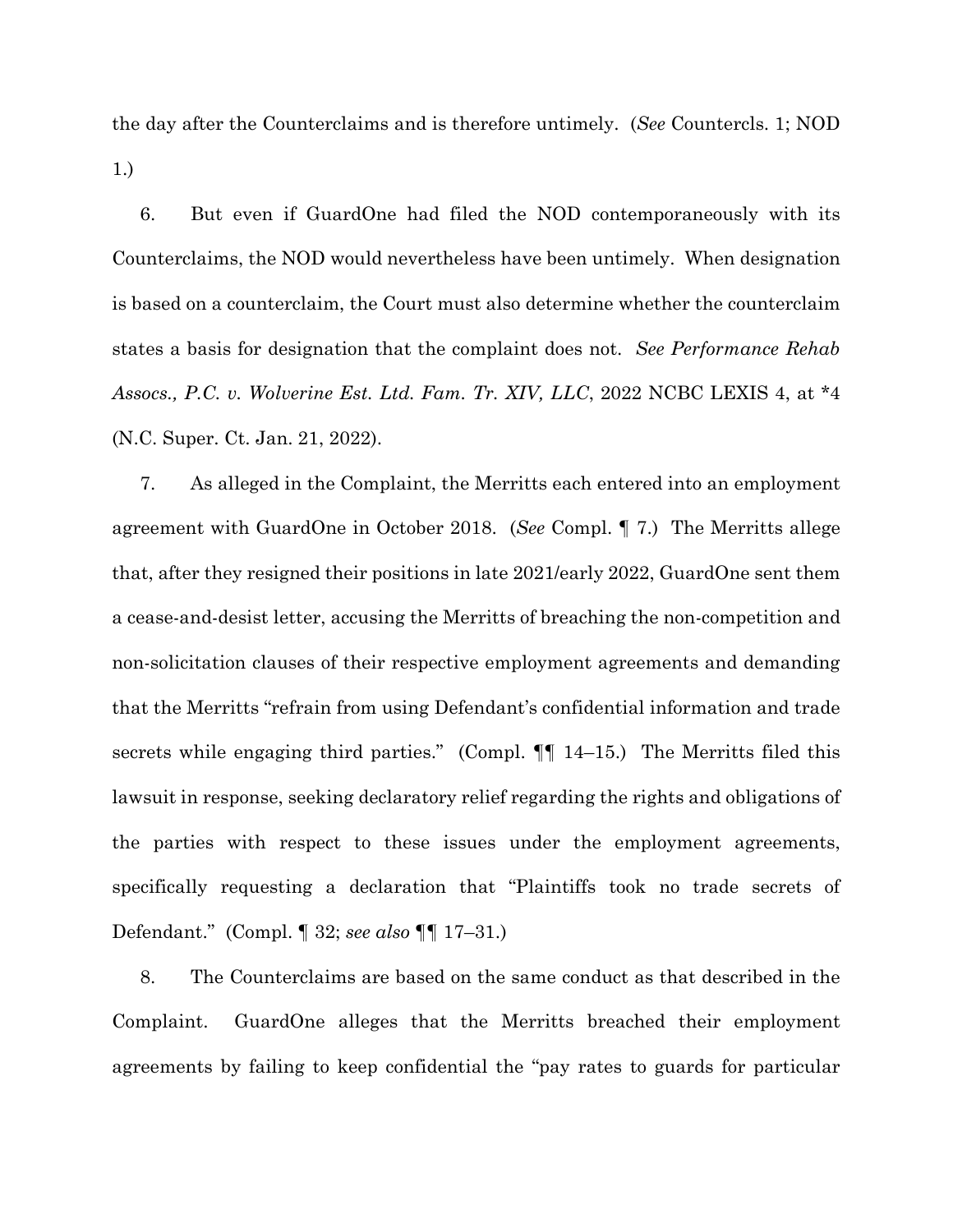work, billing rates to clients for particular work, client points of contact ..., [and] past proposals for business[.]" (Countercls. ¶ 7.) These types of information are included in the "laundry list" of confidential information described in section 7(d) of the employment agreements and referenced in the Complaint. (Compl. ¶ 28; *see also* Compl. Ex. A  $\S$  7(d); Compl. Ex. B  $\S$  7(d).) In addition, the Merritts' alleged misappropriation of GuardOne's trade secrets not only serves as the basis for its Chapter 66 counterclaim, but also for its other five counterclaims as well. (*See* Countercls. ¶¶ 32–41, 50–65.)

9. Because GuardOne's Counterclaims and grounds for designation under section 7A-45.4(a)(8) are based on the same conduct at issue in the Complaint, the Counterclaims do not provide a basis for designation under that section different from that in the Complaint. As such, the Complaint was the first pleading to raise a basis for designation under section 7A-45.4(a)(8) and GuardOne was required to file the NOD by 25 April 2022. *See* N.C.G.S. § 7A-45.4(d)(3) ("The Notice of Designation shall be filed . . . [b]y any defendant or any other party within 30 days of receipt of service of the pleading seeking relief from the defendant or party."). GuardOne's 27 April 2022 NOD is therefore untimely.

10. The Court recognizes that this is a harsh result under either analysis, but N.C.G.S. § 7A-45.4(d) establishes fixed timelines for filing that the Court cannot alter. And although the statute does not contemplate using a counterclaim as a basis for designation, this Court has interpreted the statute to permit designation based on a counterclaim but only if it is the *first* pleading to raise a material issue that falls